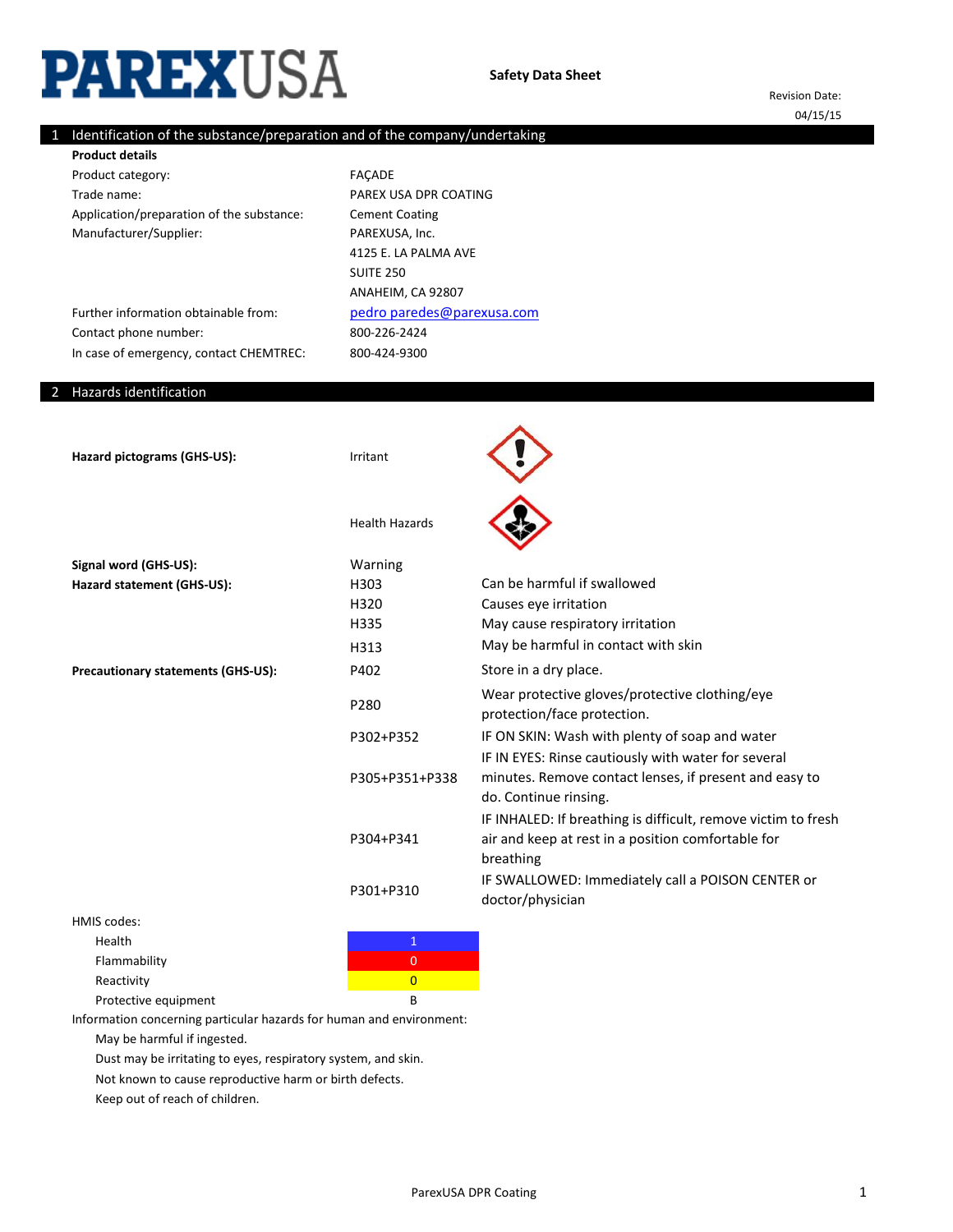#### 3 Composition/information on ingredients

# **Chemical characterization**

| Dangerous components: |                         |                                       |                            |
|-----------------------|-------------------------|---------------------------------------|----------------------------|
| CAS#                  | Name                    | <b>Exposure Limit</b>                 |                            |
| 1317-65-3             | Calcium Carbonate       | OSHA TW (Respirable dust)             | 5 mg/m <sup>3</sup>        |
|                       |                         | <b>OSHA TWA (total)</b>               | 15 mg/m $3$                |
|                       | <b>Titanium Dioxide</b> | ACGIH TLV 10mg/m <sup>3</sup> (total) | <b>OSHA PEL</b>            |
| 013463-67-7           |                         | OSHA PEL (total)                      | 15 mg/m <sup>3</sup>       |
|                       | Nuisance Dust           | <b>ACGIH TLV (Respirable)</b>         | 3mg/m <sup>3</sup> (Total) |
|                       |                         |                                       | 5 mg/m <sup>3</sup> (Resp) |
| 51200-87-4            | 4,4 Dimethyloxazolidine | none established                      |                            |

Additional information:

| 4 First aid measures |                                                                                                                                                      |
|----------------------|------------------------------------------------------------------------------------------------------------------------------------------------------|
| General information: | n/a                                                                                                                                                  |
| After inhalation:    | Remove to fresh air. If not breathing, give artificial respiration. If having difficulty<br>breathing, give oxygen. Get immediate medical attention. |
| After skin contact:  | Wash affected area thoroughly with soap and water. Remove contaminated clothes and<br>launder before re-use.                                         |
| After eye contact:   | Immediately flush eyes with plenty of water for at least 15 minutes. Get medical<br>attention.                                                       |
| After swallowing:    | Do not induce vomiting. Get medical attention immediately.                                                                                           |

| Fire-fighting measures                 |                                                                                                                                                                                                                                                                        |
|----------------------------------------|------------------------------------------------------------------------------------------------------------------------------------------------------------------------------------------------------------------------------------------------------------------------|
| General information:                   | Water- based product.                                                                                                                                                                                                                                                  |
| Flash point:                           | n/a                                                                                                                                                                                                                                                                    |
| Suitable extinguishing agents:         | For the dried product, use carbon dioxide, dry chemical, or alcohol foam.                                                                                                                                                                                              |
| Hazardous combustion products:         | Incomplete combustion of dried product can yield low molecular weight hydrocarbons,<br>carbon monoxide, and carbon dioxide.                                                                                                                                            |
| Protective equipment:                  | n/a                                                                                                                                                                                                                                                                    |
| Firefighting instructions:             | Respiratory equipment should be worn to avoid inhalation of combustion products.<br>Water should not be used except as fog to keep nearby containers cool. Water may be<br>used to cool closed containers to prevent pressure build-up and exposed to extreme<br>heat. |
| Accidental release measures            |                                                                                                                                                                                                                                                                        |
| Measures for environmental protection: | Keep spilled products out of sewers, streams, and water systems.                                                                                                                                                                                                       |
| Measures for cleaning/collecting:      | For dry material, collect by sweeping and scooping. Transfer collected material to a<br>container, being careful to minimize creation of dust. For wet material, scoop material<br>up and transfer to an open container. Allow material to dry before disposal.        |
| Additional information:                | See section 13 and section 15 for specific regulatory information concerning this<br>product.                                                                                                                                                                          |

## 7 Handling and storage

Handling:

Wear appropriate protective equipment when working with this product. Promptly remove dusty clothing, or clothing wet with product mix, and launder before re-using. Wash thoroughly after exposure to product mixtures. Keep out of reach of children.

Storage:

Store in a dry location. Atmospheric temperatures and pressures do not affect the shelf life of this product.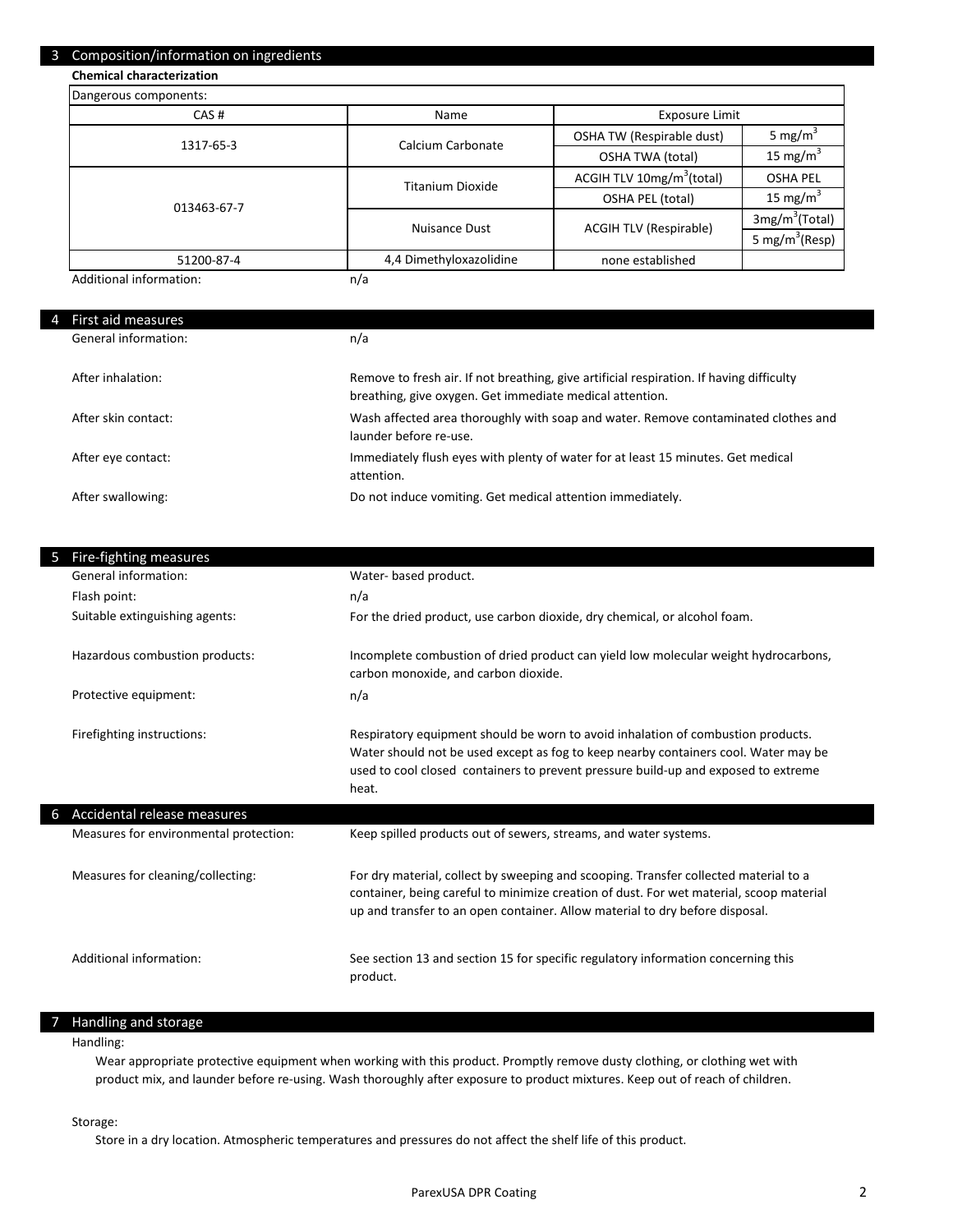## 8 Exposure controls/personal protection

Additional information about design of technical facilities: n/a

| Ingredients with limit values that require monitoring at the workplace: |                         |                                                             |                            |  |
|-------------------------------------------------------------------------|-------------------------|-------------------------------------------------------------|----------------------------|--|
| CAS#                                                                    | Name                    |                                                             | Exposure Limit             |  |
| 1317-65-3                                                               | Calcium carbonate       | OSHA TW (Respirable dust)                                   | 5 mg/m <sup>3</sup>        |  |
|                                                                         | <b>OSHA TWA (total)</b> |                                                             | 15 mg/m <sup>3</sup>       |  |
|                                                                         | Titanium Dioxide        | ACGIH TLV $10mg/m^3$ (total)                                | <b>OSHA PEL</b>            |  |
| 013463-67-7                                                             |                         | OSHA PEL (total)                                            | 15 mg/m <sup>3</sup>       |  |
|                                                                         | Nuisance Dust           | 3mg/m <sup>3</sup> (Total)<br><b>ACGIH TLV (Respirable)</b> |                            |  |
|                                                                         |                         |                                                             | 5 mg/m <sup>3</sup> (Resp) |  |
| 51200-87-4                                                              | 4,4 Dimethyloxazolidine | none established                                            |                            |  |

WARNING! If you scrape, sand, or remove old paint, you may release lead dust. LEAD IS TOXIC. EXPOSURE TO LEAD DUST CAN CAUSE SERIOUS ILLNESS, SUCH AS BRAIN DAMAGE , ESPECIALLY IN CHILDREN. PREGNANT WOMEN SHOULD ALSO AVOID EXPOSURE. Wear a NIOSH-approved respirator to control lead exposure. Clean up carefully with a HEPA vacuum and a wet mop. Before you start, find how low to protect yourself and your family by contacting the National Lead Hotline at 1800-424-LEAD or log onto www.epa.gov/lead

| Additional information:           | The lists valid during the making were used as a basis.                                                                                                                                                     |
|-----------------------------------|-------------------------------------------------------------------------------------------------------------------------------------------------------------------------------------------------------------|
| Personal protective equipment:    |                                                                                                                                                                                                             |
| ventilation                       | Use local exhaust. General exhaust acceptable if the exposure to materials above is<br>maintained below applicable exposure limits. Refer to OSHA Standards 1910.94,<br>1910.107, and 1910.108.             |
| respiratory protection            | If personal exposure cannot or may not be controlled below applicable limits by<br>ventilation, wear properly fitted respirator approved by NIOSH/MSHA for protection<br>against materials described above. |
| eye protection<br>skin protection | Wear safety glasses to reduce the potential for eye contact.<br>Prevent prolonged or repeated contact by using rubber gloves and appropriate<br>protective clothing.                                        |

## 9 Physical and chemical properties

| General information:                  |                      |
|---------------------------------------|----------------------|
| form                                  | Fluid                |
| color                                 | White and or Colored |
| odor                                  | Mild ammonia         |
| pH                                    | $8.0 - 10.0$         |
| Change in condition:                  |                      |
| melting point/melting point range     | 32'F                 |
| boiling point/boiling point range     | 190-212'F            |
| evaporation rate:                     | Slower than ether    |
| vapor density:                        | Heavier than air     |
| Specific gravity:                     | 1.49                 |
| Solubility in/Miscibility with water: | dispersible          |
| Density at 20°C:                      | 12.37 lb/gal         |
| VOC:                                  | 9 g/L (0.0765lb/gal) |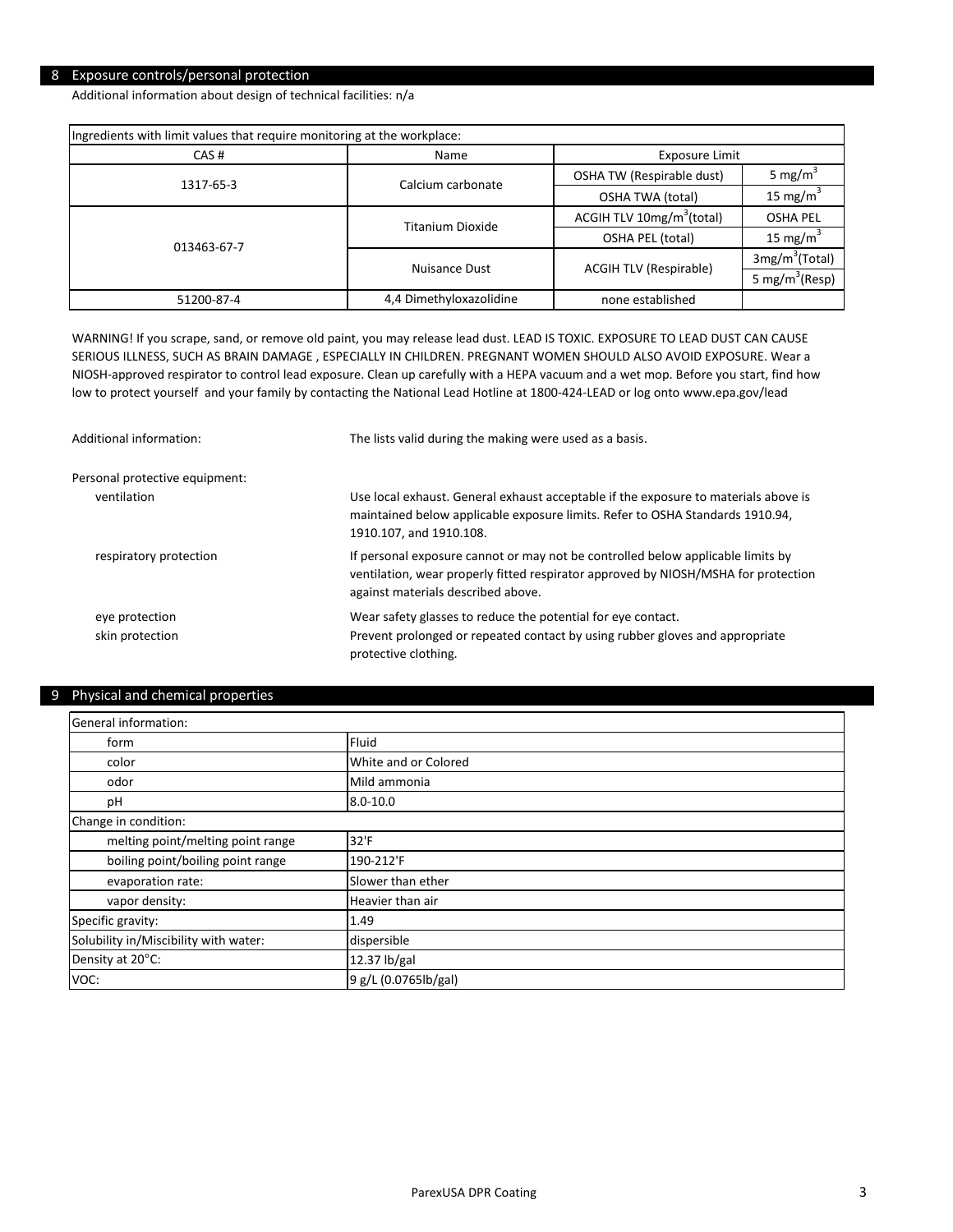| 10 Stability and reactivity       |                |
|-----------------------------------|----------------|
| Conditions to be avoided:         | None known     |
| Chemical stability:               | Stable         |
| Materials to be avoided:          | None known     |
| Hazardous polymerization:         | Will not occur |
| Dangerous decomposition products: |                |

Will not spontaneously occur. By Fire- low molecular weight hydrocarbons, carbon dioxide and monoxide.

| 11 Toxicological information              |                                                                                                                                                                                                                                                                                                                                                                                                                                                                                                                                              |
|-------------------------------------------|----------------------------------------------------------------------------------------------------------------------------------------------------------------------------------------------------------------------------------------------------------------------------------------------------------------------------------------------------------------------------------------------------------------------------------------------------------------------------------------------------------------------------------------------|
| Acute toxicity:                           |                                                                                                                                                                                                                                                                                                                                                                                                                                                                                                                                              |
| crystalline silica (quartz, cristobalite) | Considered a known human carcinogen by Federal (OSHA) and advising health agencies<br>(IARC, NIOSH, and NTP). Additionally, crystalline silica can cause a lung condition known<br>as silicosis after long term exposure to dusts containing crystalline silica. Exposure of<br>workers to crystalline silica containing dusts is specifically regulated by OSHA. The use of<br>a correctly fitted, NIOSH approved respirator suitable for use against crystalline silica<br>inhalation is essential for minimizing exposure to this danger. |
| mineral dusts                             | Some items mentioned in Section 8 are considered mineral dusts by OSHA and a<br>correctly fitted, NIOSH approved respirator is required when working with this product.                                                                                                                                                                                                                                                                                                                                                                      |
| titanium dioxide                          | is considered a suspected carcinogen by advising health agencies. There is one animal<br>study where titanium dioxide exposure caused lung cancer in rats. However, the level of<br>exposure during the test was far in excess of what would be experienced by workers<br>during use of this product. However, care should be exercised and the use of a correctly<br>fitted NIOSH approved respirator should be used when working with this product.                                                                                        |
| Primary irritant effect:                  |                                                                                                                                                                                                                                                                                                                                                                                                                                                                                                                                              |
| on the skin                               | Exposure of skin to wet product may cause chemical burns. Symptoms of exposure may<br>take several hours to manifest.                                                                                                                                                                                                                                                                                                                                                                                                                        |
| on the eye                                | Exposure of eyes to wet product may cause chemical burns and blindness. Exposure to<br>airborne dust can cause immediate or delayed irritation or inflammation.                                                                                                                                                                                                                                                                                                                                                                              |
| through ingestion                         | May be harmful if ingested.                                                                                                                                                                                                                                                                                                                                                                                                                                                                                                                  |
| through inhalation                        | Dust generated during handling this product may cause irritation to the respiratory tract.                                                                                                                                                                                                                                                                                                                                                                                                                                                   |
| Additional toxicological information:     | n/a                                                                                                                                                                                                                                                                                                                                                                                                                                                                                                                                          |

| 12 Ecological information                    |     |  |  |
|----------------------------------------------|-----|--|--|
| Elimination (persistence and degradability): | n/a |  |  |
| Behavior in environmental systems:           | n/a |  |  |
| Mobility and bioaccumulation potential:      | n/a |  |  |
| General notes:                               | n/a |  |  |
|                                              |     |  |  |

| 13 Disposal considerations           |                                                                                                                                                                   |
|--------------------------------------|-------------------------------------------------------------------------------------------------------------------------------------------------------------------|
| Product recommendation:              | This product must be disposed of in accordance with applicable local, state and federal<br>regulations. Where possible, it is best to use up any excess material. |
| Uncleansed packaging recommendation: | Disposal must be made according to official regulations.                                                                                                          |